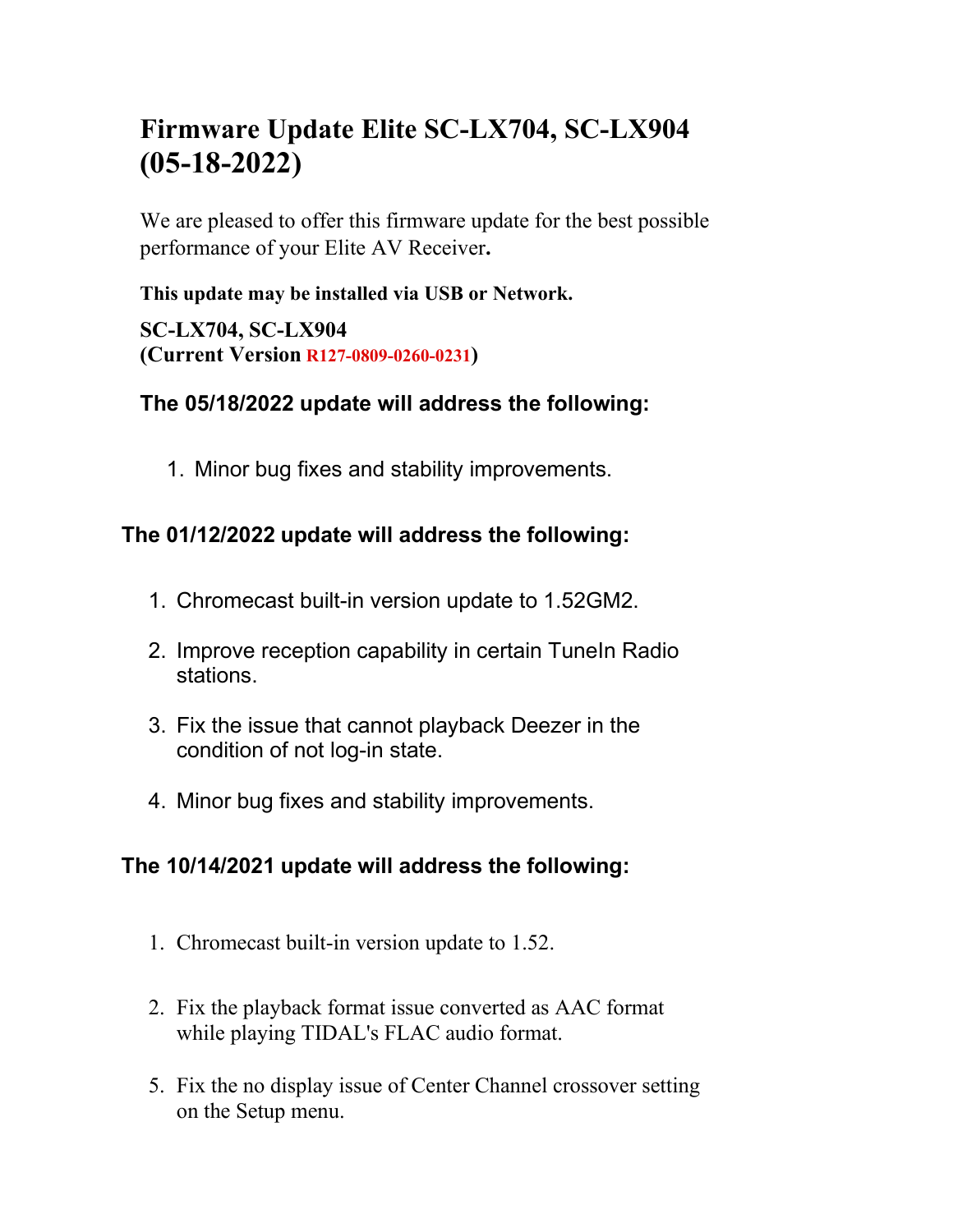6. Fix the no sound issue from AVR to switch from terrestrial broadcasting to the app built in TV via ARC(e.g. app:YouTube, Netflix) .

#### **The 06/08/2021 update will address the following:**

- 1. Add search function for SONOS device on Web Setup Menu.
- 2. Increase the upper limit of connectable SONOS device from 8 to 32.
- 3. Fix the issue which the error of when accessing Web Setup Menu via OvrC HUB.

#### **The 12/22/2020 update will address the following:**

- 1. Update Chromecast built-in version to 1.44.
- 2. Support ALLM "Auto Low Latency Mode".
- 3. Fix the issue that cannot display the logo of certain TuneIn Radio stations.
- 4. Improve reception capability in certain TuneIn Radio stations.

#### **The 10/28/2020 update will address the following:**

1. Enhance network security.

"username" and "password" will be required to use Web Setup feature after this update. \* \*Please refer to the link below for more details. https://jp.pioneeraudiovisual.com/manual/sup/upd/websetup\_pio.pdf

2. Change login method of TIDAL for enhancing security.\* \*Please refer to the link below for more details. https://jp.pioneeraudiovisual .com/manual/sup/upd/tidal\_pio.pdf 3. Add "Center Spread"setting for Dolby signals.\* \*Please refer to the link below for more details. https://jp.pioneer-

audiovisual.com/manual/sup/upd/centerspread\_pio.pdf

4. Minor bug fixes and improvements stability.

#### **The 03/12/2020 update will address the following:**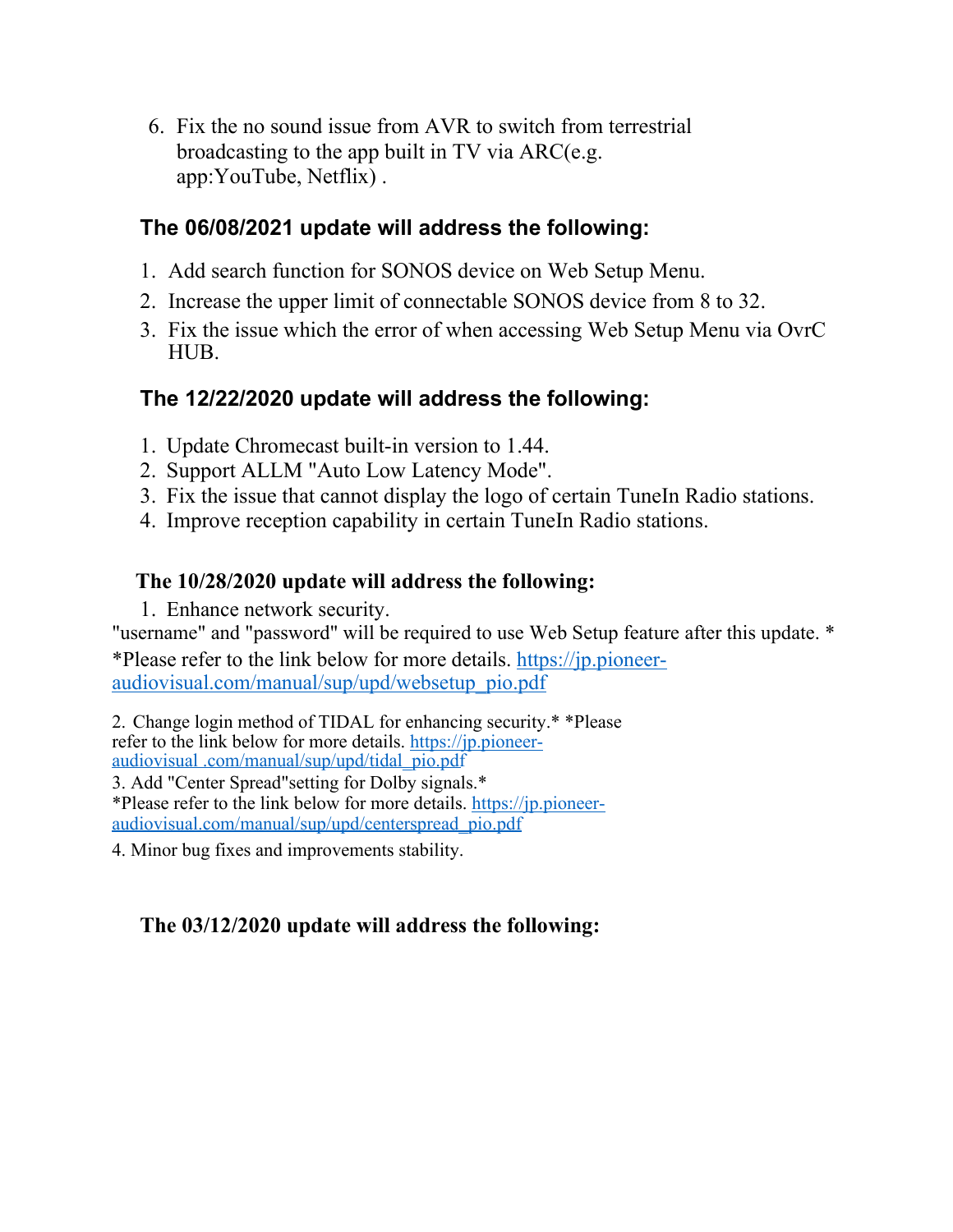1. Support "Volume Pass Through" mode for Sonos.\*

\*For detail about updated function, please refer to the link below. https://jp.pioneer-audiovisual.com/manual/sclx704/supple\_704.pdf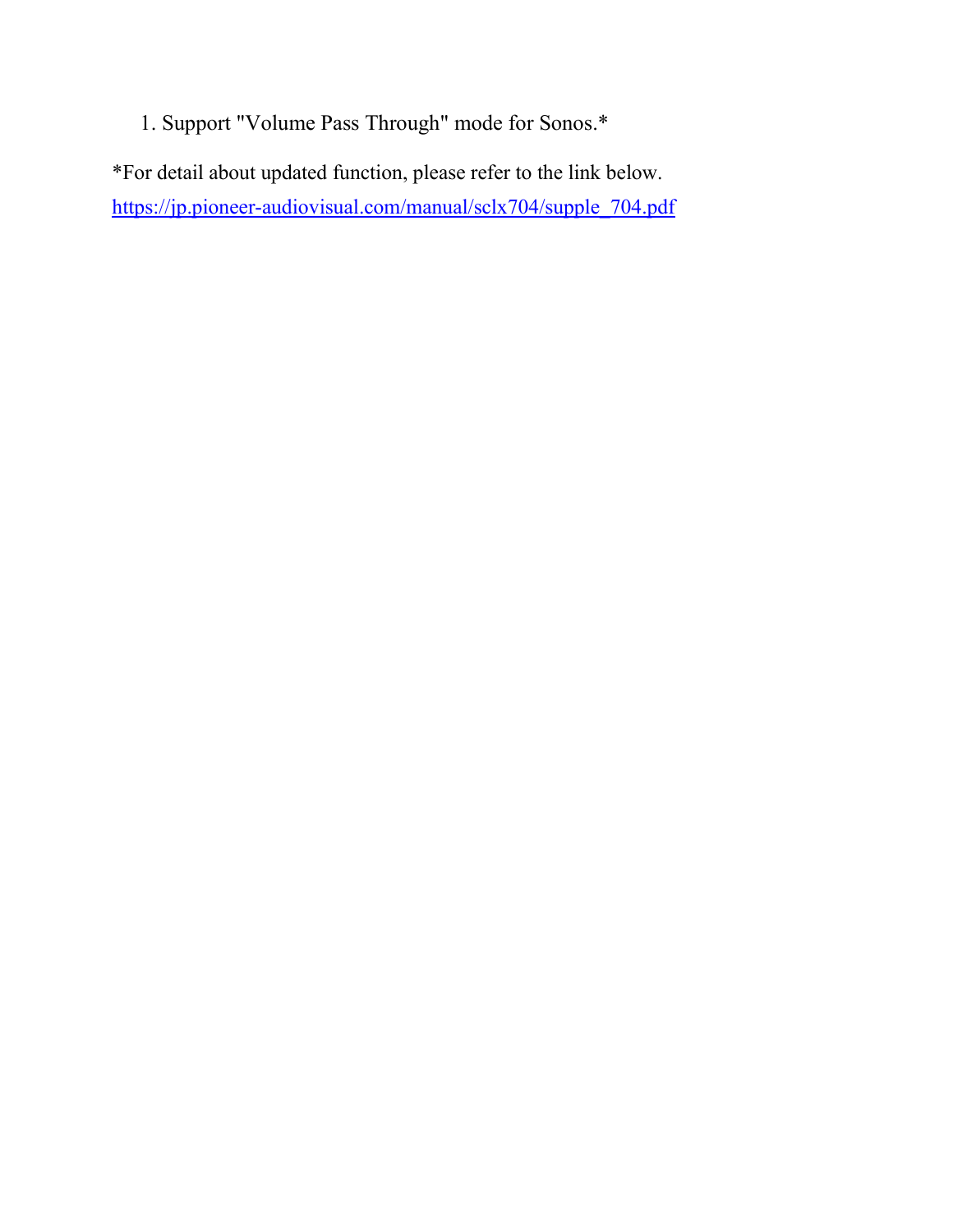- 2. Update Chromecast built-in version to 1.40.
- 3. Improve the list viewing for ''Albums/ Artists/ Songs'' in My Music of Amazon Music.
- 4. Fix the issue of Bluetooth connection with certain iOS devices.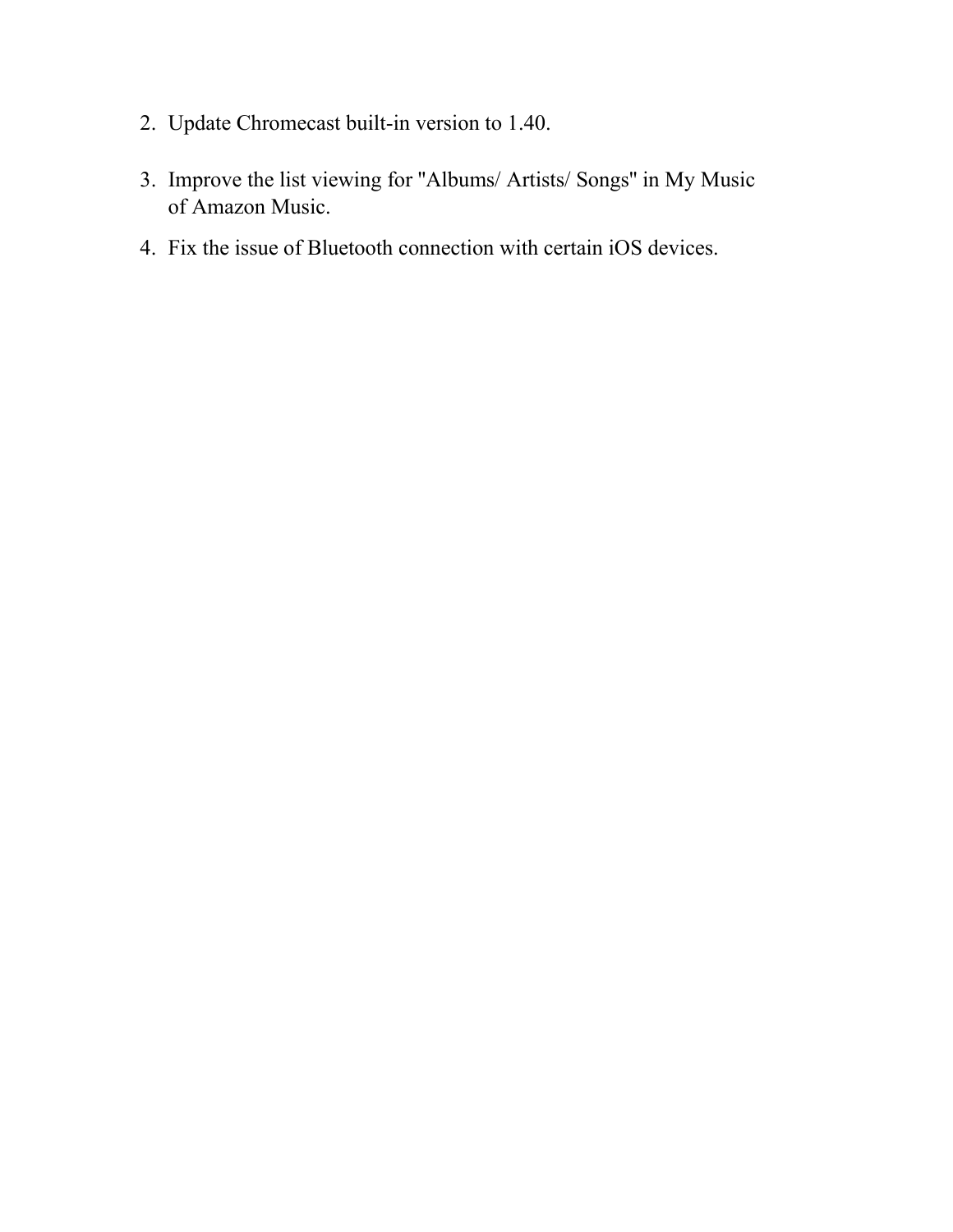#### R109-0201-0220-0226

-Support 'Works with Alexa'.\*

-Support control of multiple Sonos Connect.\*

\*For detail about updated function, please refer to the link below.

LX704/904: https://jp.pioneeraudiovisual.com/manual/sclx704/supple\_704.pdf - Minor bug fixes and improvements stability.